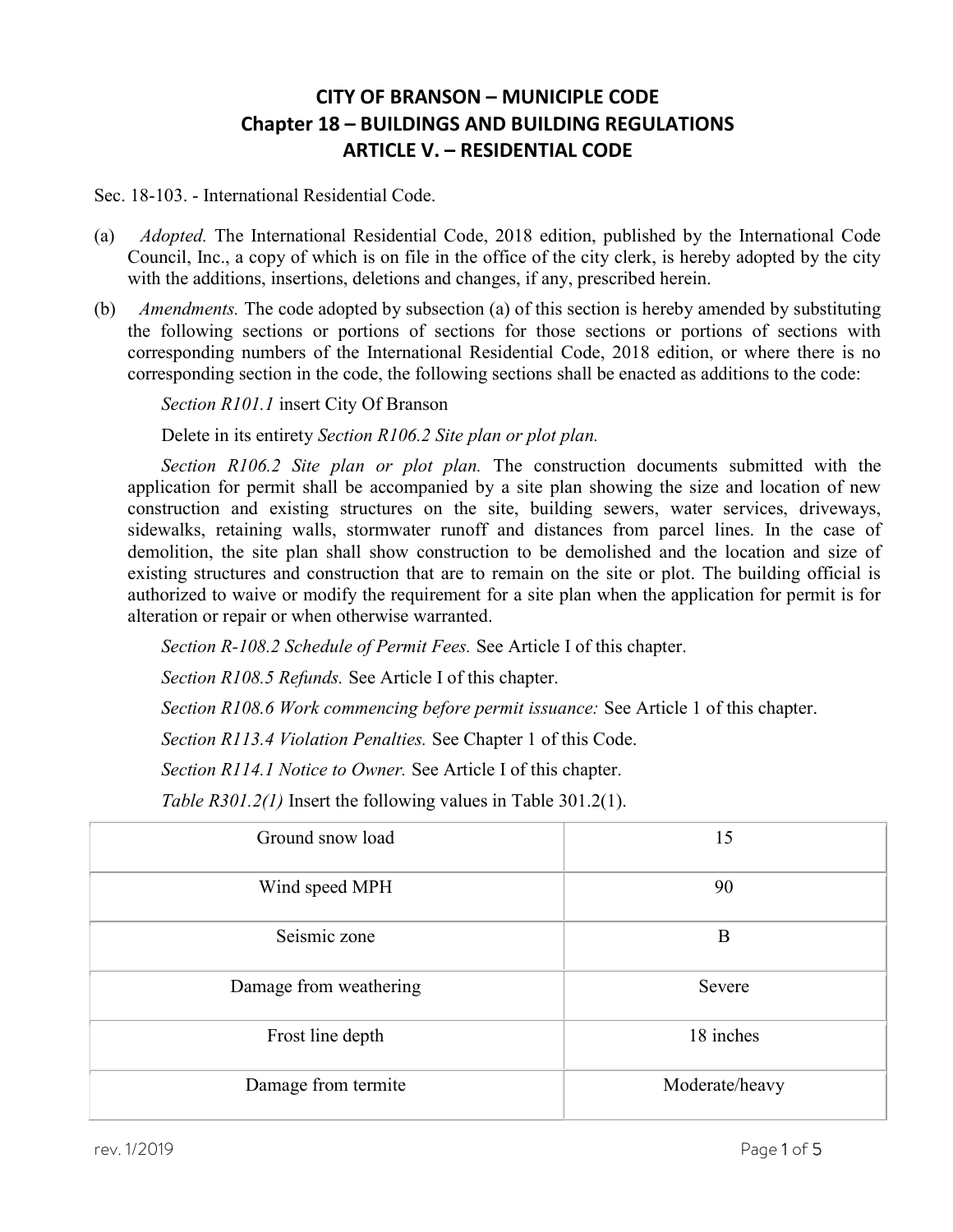| Damage from decay                | Slight/moderate       |
|----------------------------------|-----------------------|
| Winter design temperature        | 12 degrees Fahrenheit |
| Ice shield underlayment required | No                    |

Delete in its entirety Section R313.2 One- and two-family dwellings automatic fire systems.

Delete in its entirety Section N1101.5 Information on construction documents.

Delete in its entirety Section N1101.13 Compliance.

Delete in its entirety Section N1102.1.5 Total UA alternative.

Delete in its entirety Section N1102.2.1 Ceilings with attic spaces.

Delete in its entirety Section N1102.2.2 Ceilings without attic spaces.

## Table N1102.1.2 Amend the following values:

| Climate Zone    | Ceiling R-Value | Wood Frame Wall R-Value |
|-----------------|-----------------|-------------------------|
| 4 except Marine |                 |                         |

Delete in its entirety Section N1102.3 Fenestration. Delete in its entirety Section N1102.4.2 Testing. Delete in its entirety Section N1102.4.3 Fenestration air leakage. Delete in its entirety Section N1103.3.3 Duct testing. Delete in its entirety Section N1103.3.4 Duct leakage. Delete in its entirety Section N1104 Electrical power and lighting systems. Delete in its entirety Section N1105 Simulation performance alternative. Delete in its entirety Section N1106 Energy rating index compliance alternative. Delete in its entirety Section N1108.1.1.4 Lighting. Delete in its entirety Section N1108.1.2 Existing plus addition compliance. Delete in its entirety Section N1111 Change of occupancy or use. Delete in its entirety Section P2503.4 Building sewer testing.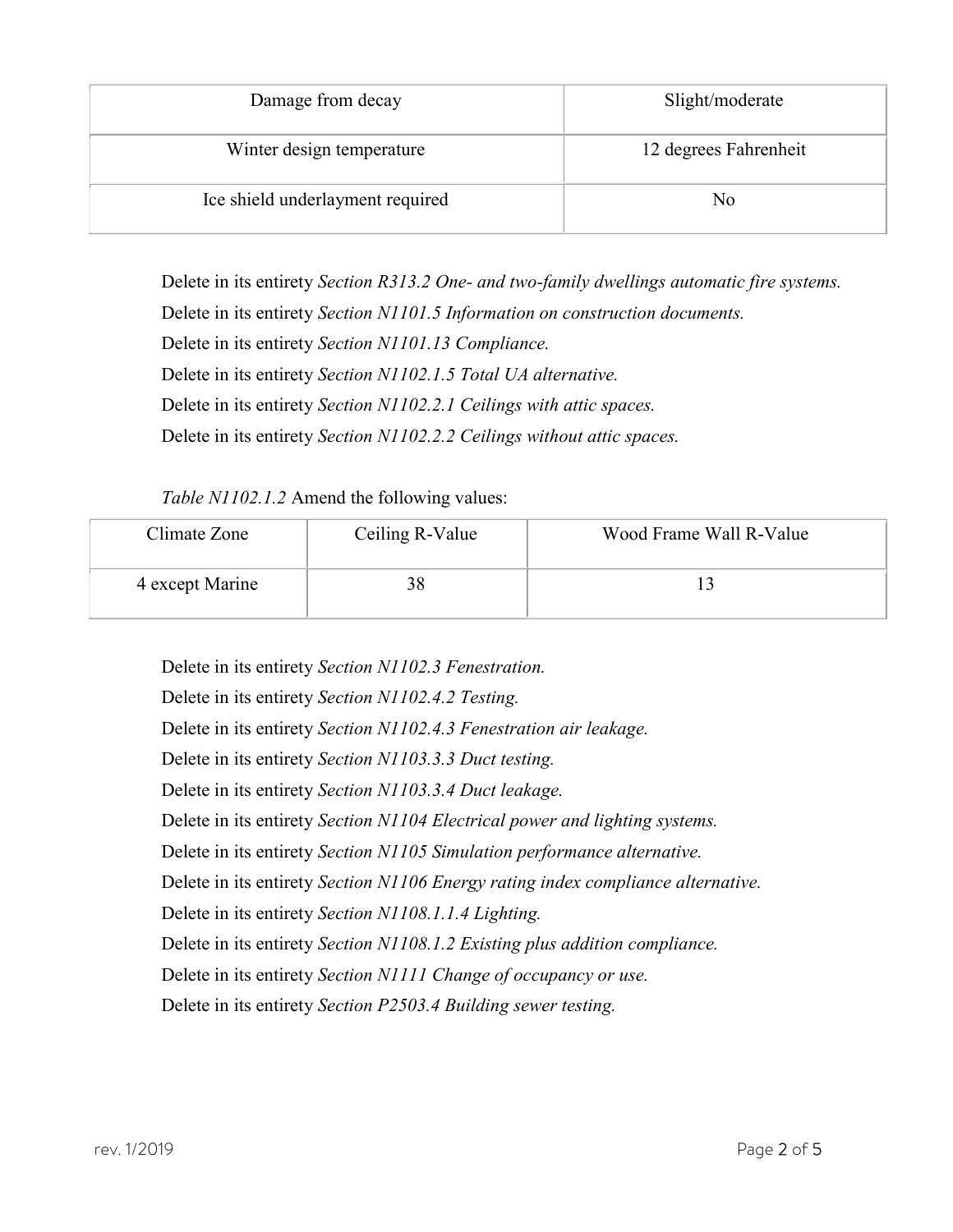Section P2503.4 Building sewer testing. Gravity sewer test shall consist of plugging the end of the building sewer at the point of connection with the public sewer, filling the building sewer with water, testing with not less than a 10-foot head of water above the highest fitting connection in that section, or to the highest point in the completed system and maintaining such pressure for a period of 15 minutes and the system shall prove leak free by visual inspection or applying an air pressure of 5 psi and maintaining such pressure without introduction of additional air for a period of 15 minutes. Forced sewer tests shall consist of plugging the end of the building sewer at the point of connection with the public sewer and applying a pressure of 25 psi, and maintaining such pressure without introduction of additional air for a period of 15 minutes.

Delete in its entirety Section P2602.1.

Section P2602.1 General. The water distribution and drainage system of any building or premises where plumbing fixtures are installed shall be connected to a public water supply or public sewer.

Section P2603.5.1 Sewer depth. Insert: 18 and 18 (In both places)

Delete in its entirety Section P2604.1 Trenching and bedding.

Section P2604.1 Trenching and bedding. Where trenches are excavated such that the bottom of the trench forms the bed for the pipe, solid and continuous load-bearing support shall be provided between joints. Bell holes, hub holes and coupling holes shall be provided at points where the pipe is joined. Where over-excavated, the trench shall be backfilled to the proper grade with compacted earth, sand, fine gravel or similar granular material. Piping shall not be supported on rocks or blocks at any point. Rocky or unstable soil shall be over-excavated by two or more pipe diameters and brought to the proper grade with suitable compacted granular material. Building sewers shall meet or exceed the City's Specifications as contained in the Code.

Delete in its entirety Section P2604.3 Backfilling.

Section P2604.3 Backfilling. Building sewers shall meet or exceed the City's Specifications as contained in the Code.

Section P2902.1 General. Connections to the public water supply shall meet or exceed the Missouri Department of Natural Resources Division 60-Public Drinking Water Program Chapter 11 Backflow Prevention Code of State Regulations and the City of Branson Cross Connection Control Ordinance.

Delete in its entirety Section P2902.5.3 Lawn irrigation systems.

Section P2902.5.3 Lawn irrigation systems. The potable water supply to lawn irrigation systems shall be protected against backflow by a double check backflow prevention assembly or a reduced pressure principle backflow preventer. Where chemicals are introduced into the system, the potable water supply shall be protected against backflow by a reduced pressure principle backflow preventer.

Delete in its entirety Section P2903.9.1 Service valve.

Section P2903.9.1 Service valve. Each dwelling unit shall be provided with an accessible main shutoff valve near the entrance of the water service. The valve shall be of a full-open type having nominal restriction to flow, with provision for drainage such as a bleed orifice or installation of a separate drain valve. Additionally, a shutoff valve shall be installed on the water service outside of the water meter pit or vault.

Delete in its entirety Section P2904.1 General.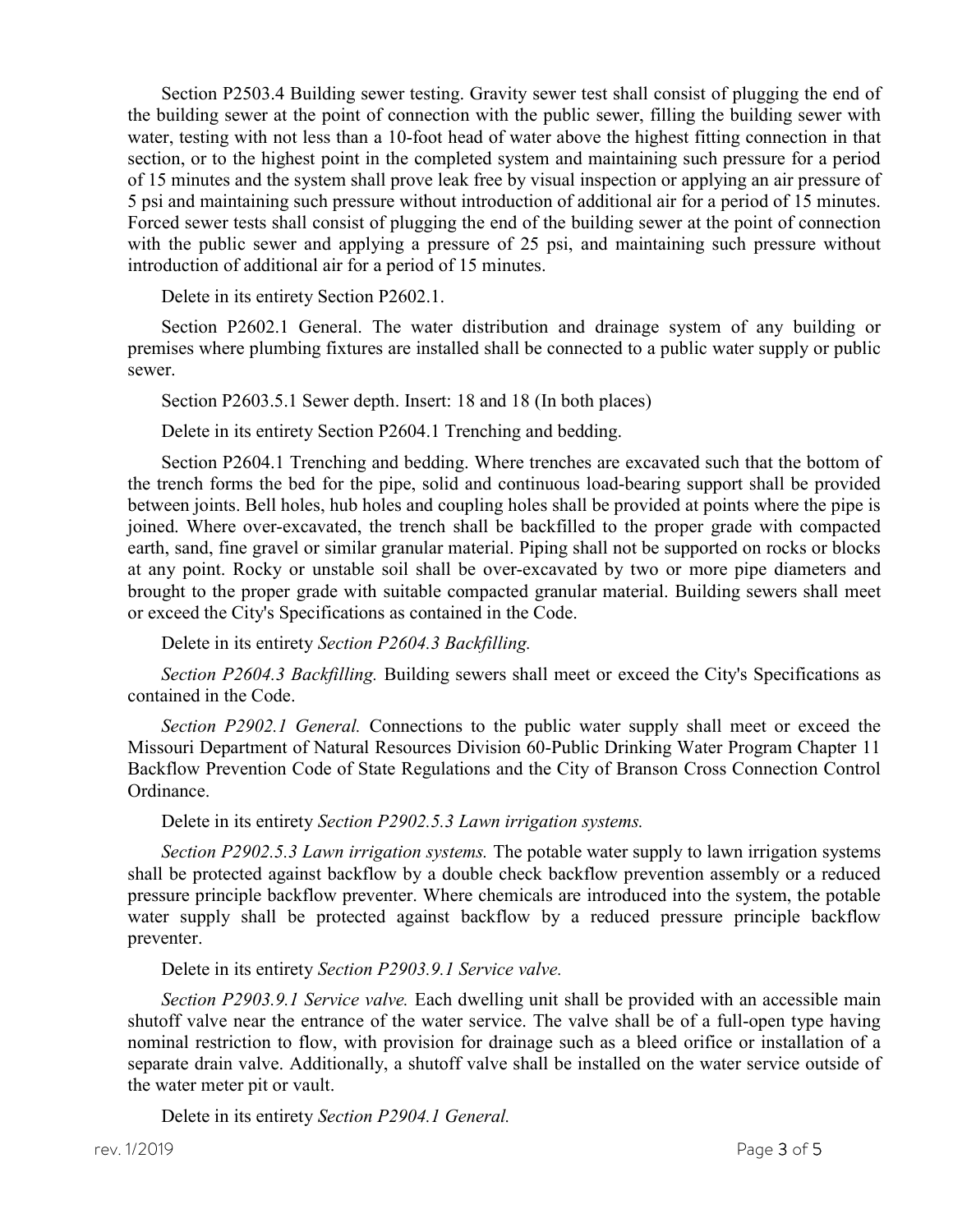Section P2904.1 General. Where installed, residential fire sprinkler systems, or portions thereof, shall be in accordance with NFPA13D or Section P2904, which shall be considered equivalent to NFPA 13D. Section P2904 shall apply to stand-alone and multipurpose wet-pipe sprinkler systems that do not include the use of antifreeze. A multipurpose fire sprinkler system shall supply domestic water to both fire sprinklers and plumbing fixtures. A stand-alone sprinkler system shall be separate and independent from the water distribution system. A backflow flow preventer shall be required to separate a stand-alone sprinkler system from the water distribution system.

Section P3001.1 Scope. Building sewers shall meet or exceed the City's Specifications as contained in the Code.

Delete in its entirety Section P3002.2 Building sewer.

Section P3002.2 Building sewer. Forced main sewer piping shall conform to one of the standards listed in Table P3002.2. Building sewer service pipe shall meet or exceed specifications of polyvinyl chloride (PVC) plastic pipe in IPS 4 inch diameter schedule 40 with a solid wall meeting the ASTM Standards as listed in Table P3002.2.

Delete in its entirety TABLE P3002.2 BUILDING SEWER PIPE.

## TABLE P3002.2 BUILDING SEWER PIPE

| Cast-iron pipe                                                                           | ASTM A 74, ASTM A 888, CISPI 301                                 |
|------------------------------------------------------------------------------------------|------------------------------------------------------------------|
| Polyvinyl chloride (PVC) plastic pipe in IPS<br>diameters, schedule 40; with solid wall. | ASTM D 2665, ASTM D 3034, ASTM F 1412,<br>CSA B182.2, CSA B182.4 |
| Stainless steel drainage systems, Types 304 and 316L                                     | ASME A 112.3.1                                                   |

Delete in its entirety Section P3003.2 Prohibited joints.

Section P3003.2 Prohibited joints. Running threads and bands shall not be used in the drainage system. Drainage and vent piping shall not be drilled, tapped, burned or welded.

The following types of joints and connections shall be prohibited:

- 1. Cement or concrete.
	- a. Except when connecting to a vitrified clay public main.
- 2. Mastic or hot-pour bituminous joints.
- 3. Joints made with fittings not approved for the specific installation.
- 4. Joints between different diameter pipes made with elastomeric rolling O-rings.
- 5. Solvent-cement joints between different types of plastic pipe.
- 6. Saddle-type fittings.
	- a. Except when connecting to a public main.